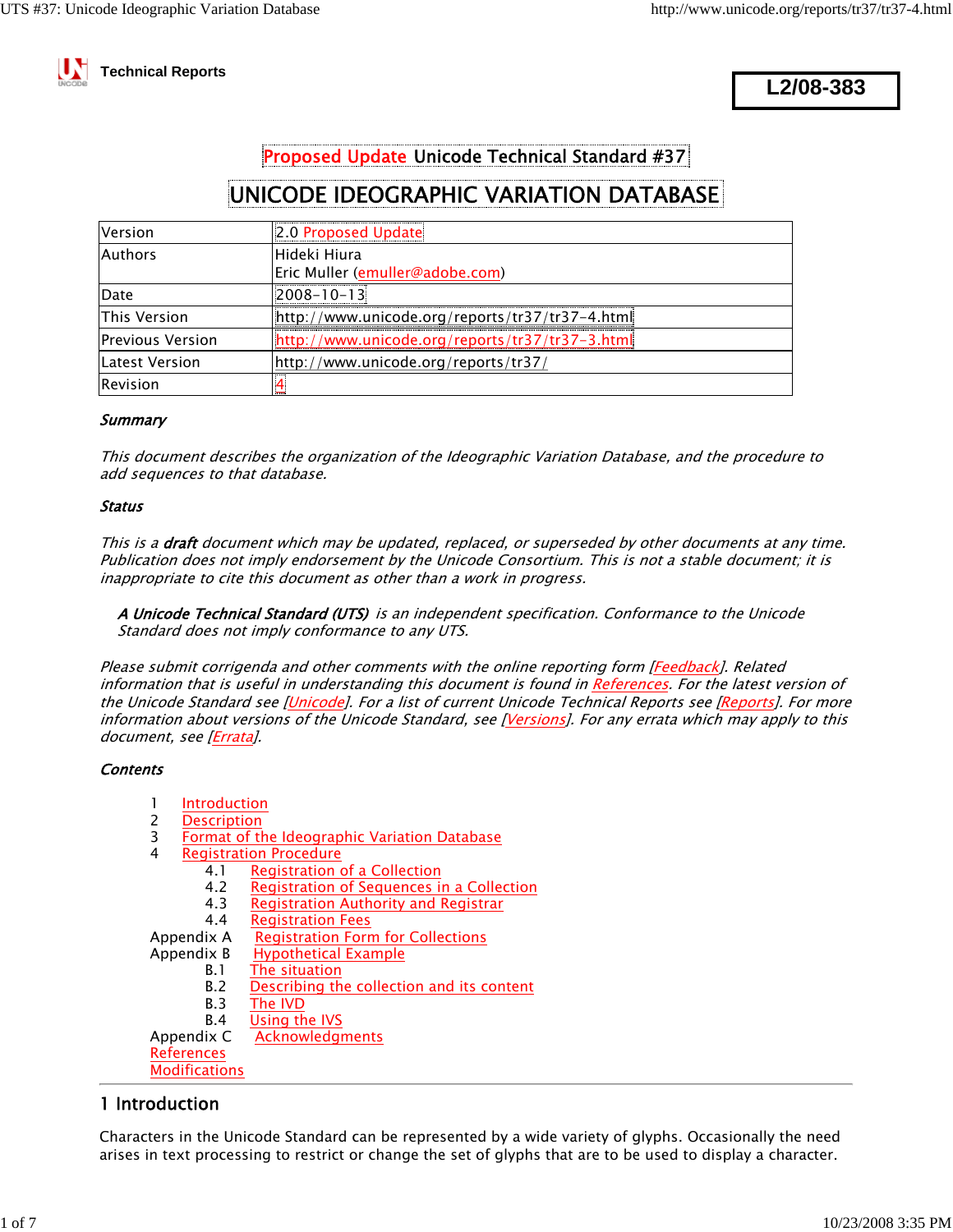In special circumstances, this restriction needs to be expressed in plain text rather than by font selection or some other rich text mechanism. The Unicode Standard accommodates those circumstances with variation selectors: the code point of a graphic character can be followed by the code point of a variation selector to identify a restriction on the graphic character. The combination of a graphic character and a variation selector is known as a variation sequence (See Section 15.6, Variation Selectors of [Unicode]).

In the case of Han ideographs, it is impossible to build a single collection of variation sequences that can satisfy all the needs of the users. The requirements from scholars, governments and publishers are too different to be accommodated by a single collection. Instead they can be met by having multiple independent collections. The Ideographic Variation database ensures that a given variation sequence is used in at most one collection, to make interchange of text using such variation sequences reliable.

## 2 Description

An *Ideographic Variation Sequence (IVS)* is a sequence of two coded characters, the first being a character with the Unified\_Ideograph property, the second being a variation selector character in the range U+E0100 to U+E01EF.

A *glyphic subset* for a given character is a subset of the glyphs that are appropriate for displaying that character.

The purpose of the *Ideographic Variation Database (IVD)* is to associate an IVS with a unique glyphic subset. An IVS which is present in the database is a *registered IVS;* one can determine reliably the intent of such IVSes when they occur in text by consulting the database, thus those IVSes are suitable for use in text interchange.

IVSes are subject to the usual rules for variation sequences: unregistered IVSes (which are not in the database) should not be used in text interchange, and registered IVSes should be used only to restrict the rendering of their unified ideograph to the glyphic subset associated with the IVS in the database. Furthermore, variation selectors are default ignorable. This implies that registrants must ensure that the glyphic subset associated with an IVS is indeed a subset of the glyphs which are acceptable for the base character alone. Stated another way, this implies that all the shapes in the glyphic subset of an IVS must be reasonable possible renderings of the base character of that IVS. One possible way to determine this is to consider the unification rules for Han ideographs; see [Unicode], section 12.1 Han, and [ISO 10646],

annex S. However, the unification rules do not need to be applied strictly: for example,  $\overrightarrow{P}$  can be<br>considered a reasonable possible rendering of U+5036  $\overrightarrow{P}$ , even though U+5036 and U+4FF1 are<br>considered a reason considered a reasonable possible rendering of  $U+5036$ distinguished in the coding as a result of the source separation rule. The same considerations apply to other traditional glyph variants, which may or may not be distinguished by the unification rules.

To guarantee the stability of texts using registered IVSes, the association between an IVS and a glyphic subset is permanent: an IVS is never reassigned to another glyphic subset.

While the IVD guarantees that a registered IVS corresponds to a single glyphic subset, and that this association is permanent, it does not guarantee that two different IVSes on the same unified ideograph have non-overlapping or even distinct glyphic subsets.

There is no guarantee that two IVSes using the same variation selector but on different unified ideographs have any relationship, nor will a variation selector be designated for a purpose independently of any base. For example, if some IVS using U+E0100 captures a restriction on the display of left component of its base ideograph, some other IVS also using U+E0100 could capture a restriction on the display of the right component of its base ideograph; and therefore, the effect of U+E0100 does not need to be uniform in all the IVSes it is part of.

Should there be a requirement to register more than 240 IVSes involving the same unified ideograph, the Unicode Consortium will begin the process of encoding additional variation selectors, and make those available for registration of Ideographic Variation Sequences.

To facilitate the organization and use of the IVD, registered IVSes are grouped in collections. This facilitates tracking the glyphic subset associated with an IVS, which is identified as an entry in a collection. It is also expected that the glyphic subsets in a given collection have been selected so that as an aggregate, they satisfy the requirements of a given user community.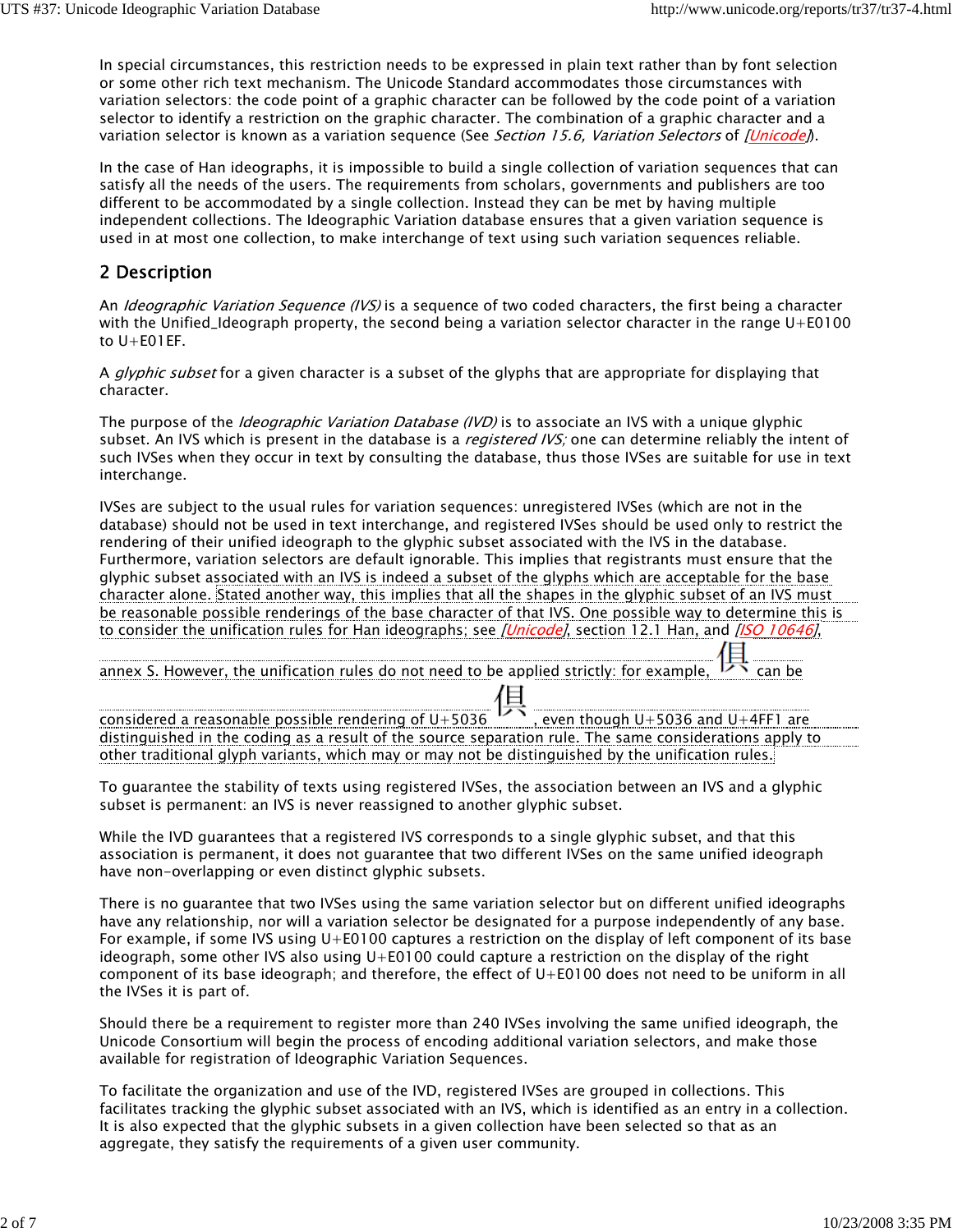Registration of a collection does not imply suitability for any purpose. The usefulness of a given variation sequence and the usefulness of a collection as a whole depend to a large extent on their use. Registrants are encouraged to describe the intent of their collections, and users are encouraged to evaluate whether a collection is useful for their purpose.

While the registration process requires that variation sequences be described at the time they are registered, and it strongly encourages the registrant to continue providing public access to that description for as long as possible, it cannot guarantee that this will be case. Users of registered sequences should carefully evaluate whether the continuing public availability of the description is necessary for their purpose, and whether the registrant of the relevant sequences can provide it.

### 3 Format of the Ideographic Variation Database

The Ideographic Variation Database consists of two data files. The first, IVD\_Collections.txt records the registered collections. The second, IVD\_Sequences.txt records the registered sequences.

In each file, lines starting with a '#' character and empty lines are comment lines. The other lines are organized into fields, separated by a semicolon; initial and trailing white space in those fields is not significant. Both files are encoded in UTF-8, using U+000A as the line separator. Both files must end with a comment line "# EOF".

In IVD\_Collections.txt, each line corresponds to an Ideographic Variation Collection, and there are three fields per line:

- field 1: the identifier of a collection
- field 2: a regular expression for the identifiers within the collection; all such identifiers must that match that regular expression. Over time, this regular expression may be extended, as new identifiers are used in the collection.
- $\bullet$  field 3: the URL of a site describing the collection

In IVD\_Sequences.txt, each line corresponds to an Ideographic Variation Sequence and there are three fields per line:

- field 1: the code points of the base character and the variation selector, separated by a space
- field 2: the identifier of the collection under which the sequence is registered
- field 3: the identifier of the sequence, provided by the registrant; this identifier must match the regular expression for the collection

The identifiers for collections and sequences are character strings starting with one of 'A'..'Z', 'a'..'z', and continuing with one of 'A'..'Z', 'a'..'z', '0'..'9', '\_'. The regular expressions for identifiers conform to Perl 5.8 regular expressions [Perl].

### 4 Registration Procedure

The Ideographic Variation Database is populated by submitting registration requests to a registration authority. The first step is to register a collection. After this is done, individual glyphic subsets can be registered in the context of that collection.

### 4.1 Registration of a Collection

The registrant must first create a web page describing the intent of the collection, its principles, and any other data that may be useful for users of the collection.

Once the appropriate page is online, the intent to register the collection must be announced publicly in a manner designated by the registrar and sent to the general Unicode e-mail distribution list [DistList]. This announcement must include the URL of the page(s) describing the proposed collection. This starts a review period of at least 90 days, during which comments and questions about the collection can be submitted to the registrant. The registrant should respond to these comments and questions.

At the end of the review period, the registrant can submit the registration form in Appendix A, together with a written and signed statement that: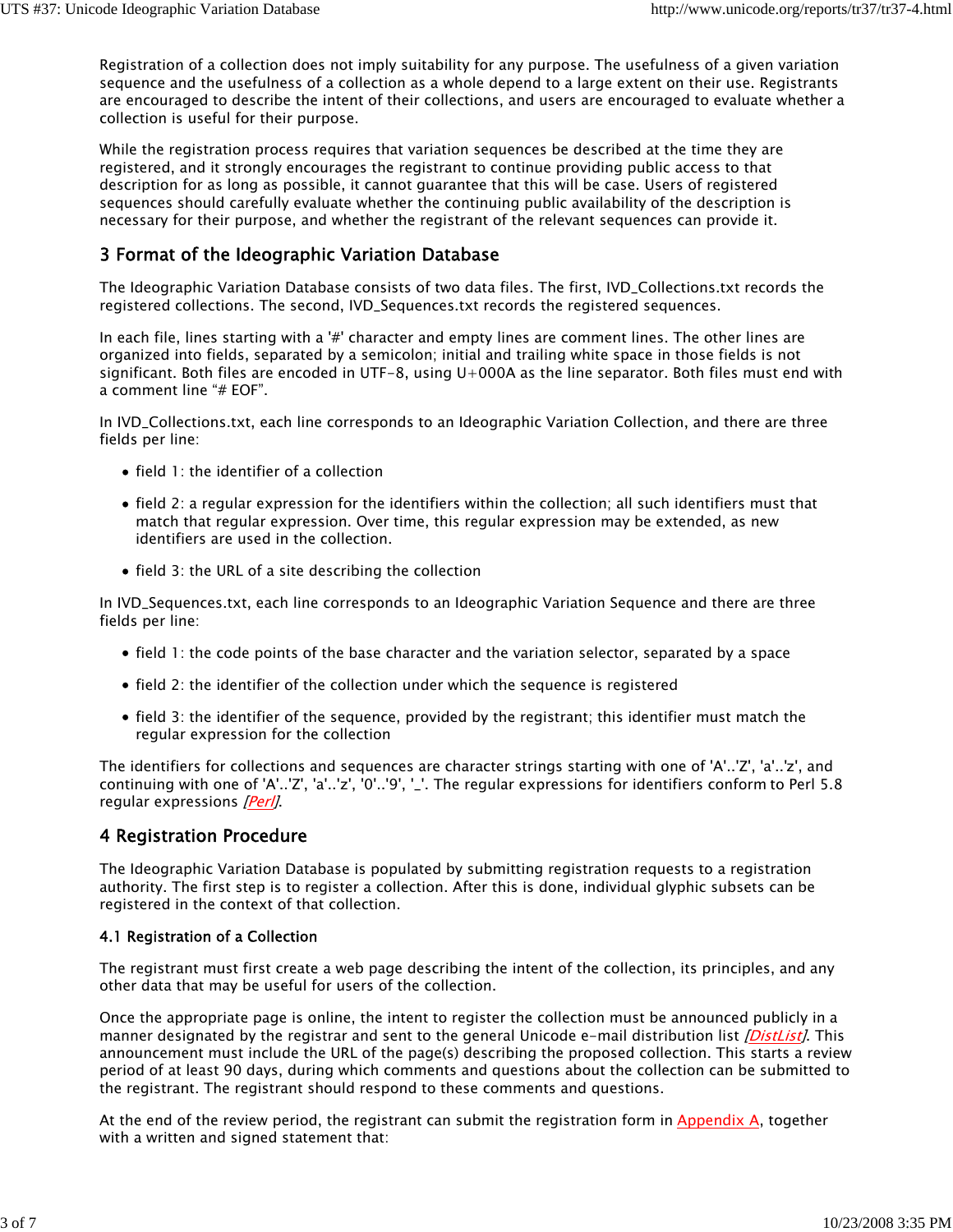- the registrant will make reasonable efforts to maintain the stability of that URL and the site it points to
- the variation sequences that will be registered in that collection can be used freely, without any limitation, fee or other requirement
- all the comments and questions received during the review period have been addressed

Upon receipt of a complete application and the applicable fee if any, the registrar will assign a collection identifier (respecting as much as possible the suggested identifier), and add the collection to the Ideographic Variation Database.

Owners of collections can change the designated representative at any time by notifying the registrar. They can also change the URL of the web site they maintain by notifying the registrar. Ownership of a collection can be transferred to another party by notifying the registrar.

The registration of sequences in that collection can be started concurrently with the registration of the collection itself.

### 4.2 Registration of Sequences in a Collection

The registrant must first include the proposed sequences in the web page describing the collection (or some page pointing from it). Ideally, this description should include representative glyphs for proposed sequences.

Once the page is online, the intent to register the sequences must be announced publicly in a manner designated by the registrar and sent to the general Unicode e-mail distribution list *[DistList]*. This announcement must include the URL of the page(s) describing the proposed sequences. This starts a review period of at least 90 days, during which comments and questions about the sequences can be submitted to the registrant. The registrant should respond to these comments and questions.

At the end of the review period, the registrant can submit the application for those sequences. This takes the form of a file in the format of IVD\_Sequences.txt, except that the first field must contain only the code point of the base character. The registrant is responsible for ensuring that sequence identifiers are unique within

the collection, including sequences previously registered in that collection, and that they match the regular expression for sequence identifiers in the collection. An application that does not respect these rules will be rejected.

Upon receipt of a complete application and the applicable fee if any, the registrar will assign a variation selector for each variation sequence, and add the sequences to the Ideographic Variation Database.

#### 4.3 Registration Authority and Registrar

Unicode Inc. will be the registration authority for this database. It will appoint a registrar to handle requests for registration.

### 4.4 Registration Fees

The registration authority may impose a non-refundable processing fee for the registration of collections and sequences. If a registration application is incomplete, the registrar will inform the registrant and accept one corrected application at no fee. Further corrections to the application may require an additional fee.

The Unicode Consortium may register collections or sequences at any time without any processing fee.

### Appendix A Registration Form for Collections

Application for registration of an Ideographic Variation Sequence Collection

Name and address of the registrant:

Name and email address of the representative:

URL of the web site describing the collection:

Suggested identifier for the collection: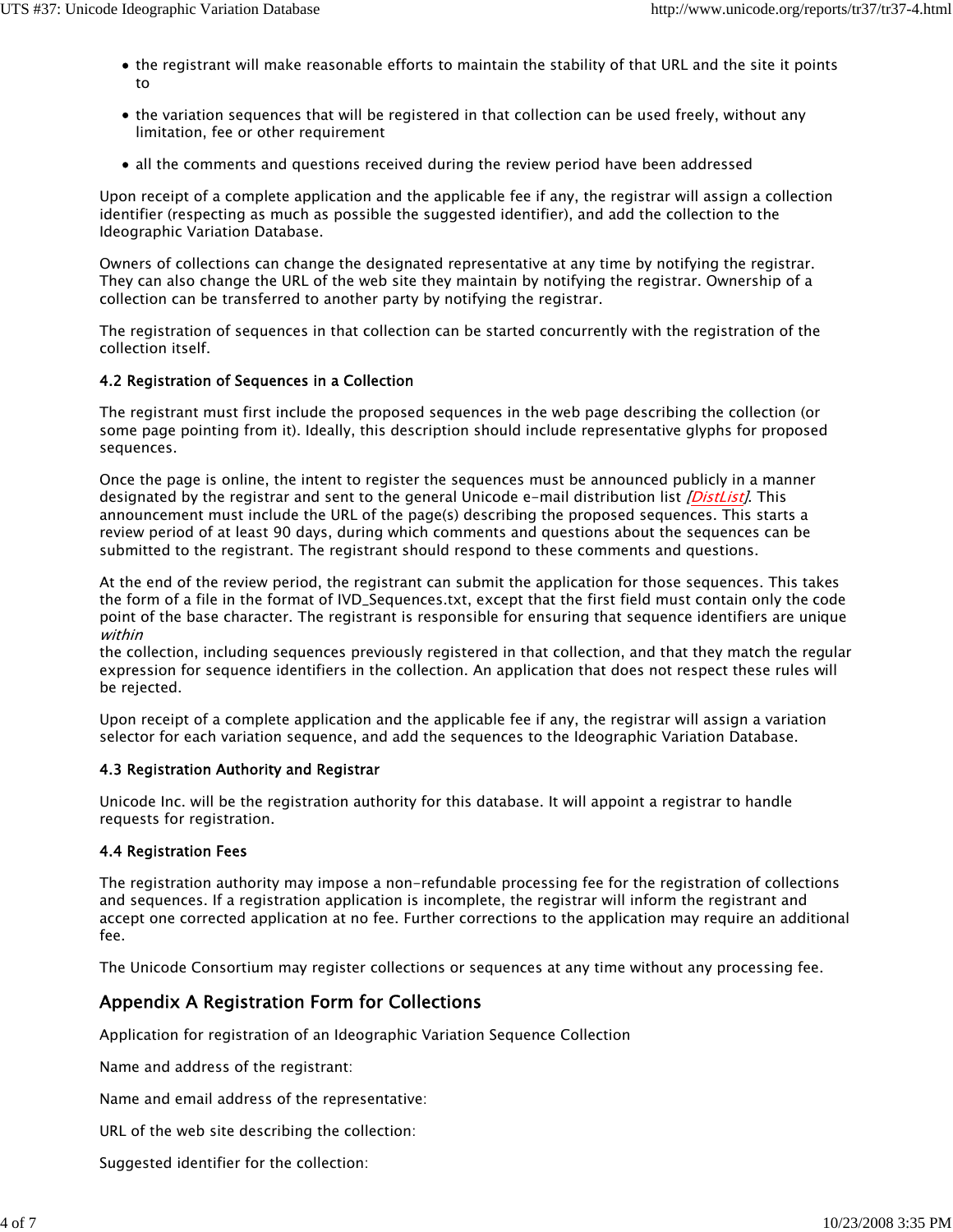Pattern for the sequence identifiers:

### Appendix B Hypothetical Example

This appendix presents an hypothetical example, where it is desirable to express in plain text that the display of a character occurrence should be restricted.

#### B.1 The situation

Consider the unified ideograph U+82A6 *ashi;* this character can be appropriately rendered by a number of different glyphs:

 \n 
$$
\stackrel{\frown}{\cancel{P}} \stackrel{\frown}{\cancel{P}} \stackrel{\frown}{\cancel{P}}
$$

In the following Japanese sentence (which means roughly "Ms. Ashida is a young lady from Ashiya"), this character occurs twice. The first occurrence could be displayed with any of those four glyphs, and it is therefore not necessary to express any restriction in plain text; the character U+82A6 alone is enough, and usual font selection mechanisms can take care of selecting a glyph appropriate for the context (typically 3 in modern Japanese). On the other hand, the second occurrence is in the name of the town Ashiya, and it is customarily displayed with an older form (4) of the character.

#### B.2 Describing the collection and its content

Assuming that some party "Example" wishes to express the restriction above in plain text, they would create a collection for this kind of situation. This collection could be targeted at the representation of person and place names, for example. They would put a description of this collection on their web site, at "http://www.example.com/names", which could look like this:

This collection of glyphic subsets is intended for the representation of person and place names in Japanese. Elements in this collection are identified by an integer (i.e. match the regular expression  $"(0-9]+")$ .

It currently contains a single glyphic subset:

Base Unified Ideograph: U+82A6

Identifier in this collection: 23

Glyphic subset: there is a single horizontal stroke in the radical; the top stroke below the radical is<br> $\frac{1}{\sqrt{11}}$ attached and slanting up. Thus  $\overrightarrow{F}$  is in the glyphic subset, and  $\overrightarrow{F}$   $\overrightarrow{F}$  are not

### B.3 The IVD

Assuming a successful registration, the collection could be assigned a name like "Example\_names"; the glyphic subset 23 in that collection could be associated with the IVS <82A6 E0134>. This would be reflected in the IVD as follows:

IVD\_collections.txt would contain one entry for this collection:

Example\_names;[0-9]+;http://www.example.com/names

IVD\_sequences.txt would contain one entry for this particular glyphic subset:

82A6 E0134; Example\_names; 23

Using these entries, the IVS <82A6, E0134> can be traced to entity 23 in the collection "Example\_names", and that collection can be traced to the web site "http://www.example.com/names", and therefore to the description of the collection and its glyphic subsets.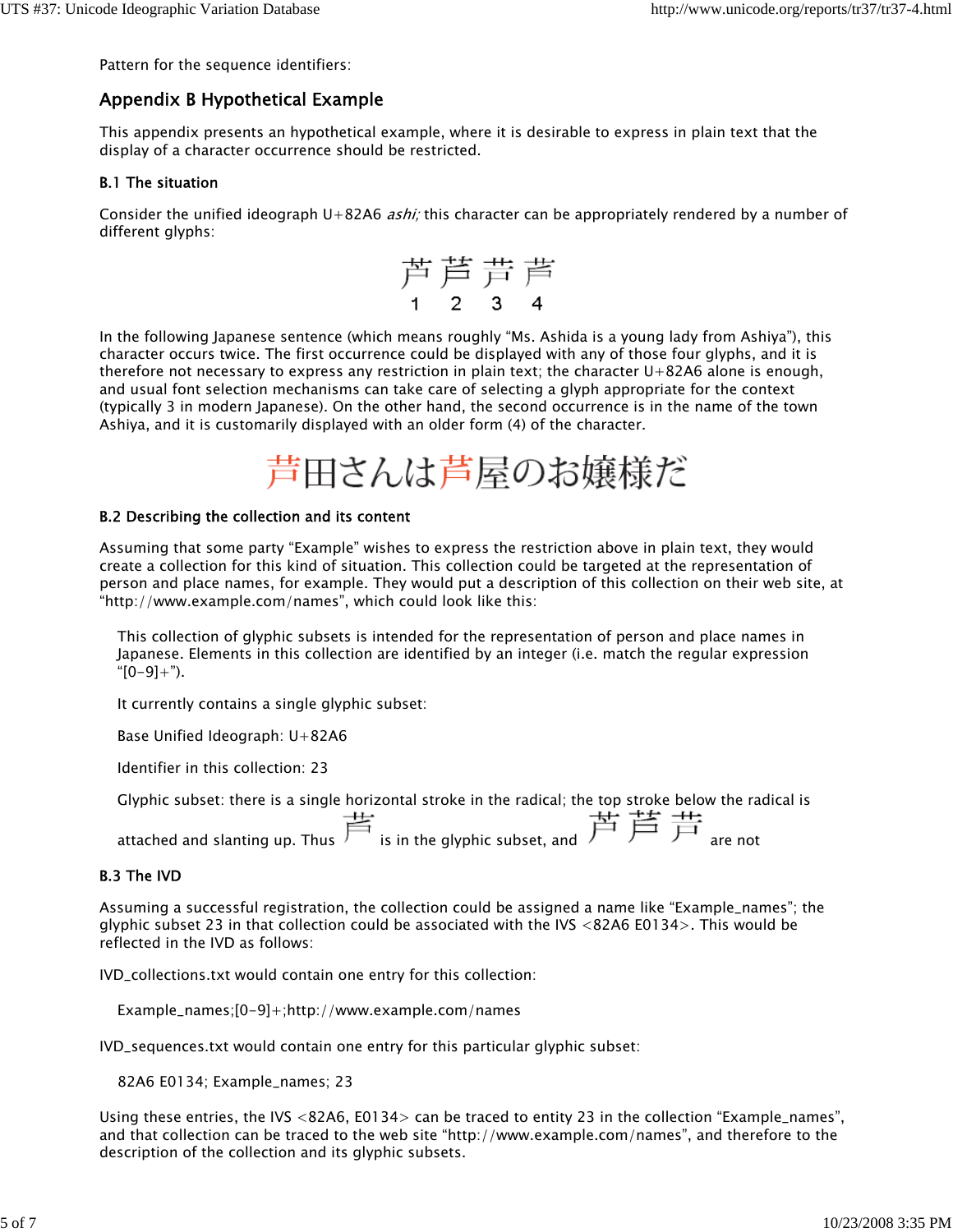### B.4 Using the IVS

Now that the IVS is registered, it can be used in plain text interchange. The example sentence could be represented by the character sequence <82A6, 7530, .., 82A6, E0134, ...>. The first occurrence of U+82A6 is not adorned with a variation selector, because there is no need to express any glyphic restriction. The second occurrence uses the registered variation sequence, and can be interpreted unambiguously using the IVD.

### Appendix C Acknowledgments

Thanks to Mark Davis, Deborah Goldsmith, Tatsuo Kobayashi, Ken Lunde, Rick McGowan, Chie Oshima, Michel Suignard and Ken Whistler for their help developing the registry and their feedback on this document.

### References

| [DistList] | http://www.unicode.org/consortium/distlist.html                                              |
|------------|----------------------------------------------------------------------------------------------|
| [Errata]   | Updates and Errata                                                                           |
|            | http://www.unicode.org/errata                                                                |
| [Feedback] | http://www.unicode.org/reporting.html                                                        |
|            | For reporting errors and requesting information online.                                      |
|            | [ISO 10646] International Organization for Standardization. Information Technology—Universal |
|            | Multiple-Octet Coded Character Set (UCS). (ISO/IEC 10646:2003).                              |
|            | For availability, see: http://www/iso.org                                                    |
| [Perl]     | Perl regular expressions                                                                     |
|            | http://search.cpan.org/dist/perl/pod/perlre.pod                                              |
| [Reports]  | Unicode Technical Reports                                                                    |
|            | http://www.unicode.org/reports/                                                              |
|            | For information on the status and development process for technical reports, and for         |
|            | a list of technical reports.                                                                 |
| [Unicode]  | The Unicode Standard, Version 5.1.0, defined by: The Unicode Standard, Version 5.0           |
|            | (Boston, MA, Addison-Wesley, 2007. ISBN 0-321-48091-0), as amended by Unicode                |
|            | 5.1.0 (http://www.unicode.org/versions/Unicode5.1.0).                                        |
| [Versions] | Versions of the Unicode Standard                                                             |
|            | http://www.unicode.org/versions/                                                             |
|            | For details on the precise contents of each version of the Unicode Standard, and how         |
|            | to cite them.                                                                                |

### Modifications

This section indicates the changes introduced by each revision.

### Revision 4

- This is a Proposed Udpate.
- Clarify that glyphic subsets are constrained by the Han ideograph unification rules.
- Change the title from "Ideographic Variation Database" to "Unicode Ideographic Variation Database".

### Revision 3

- Clarify how an VS is not tied to a function
- Clarify that the regular expression for a collection can change over time
- Minor editorial changes

### Revision 2

- Clarify IVS, glyphic subset and the role of the IVD in associating the two.
- Describe the purpose of collections
- Clarify the purpose of the regular expression for collection identifiers